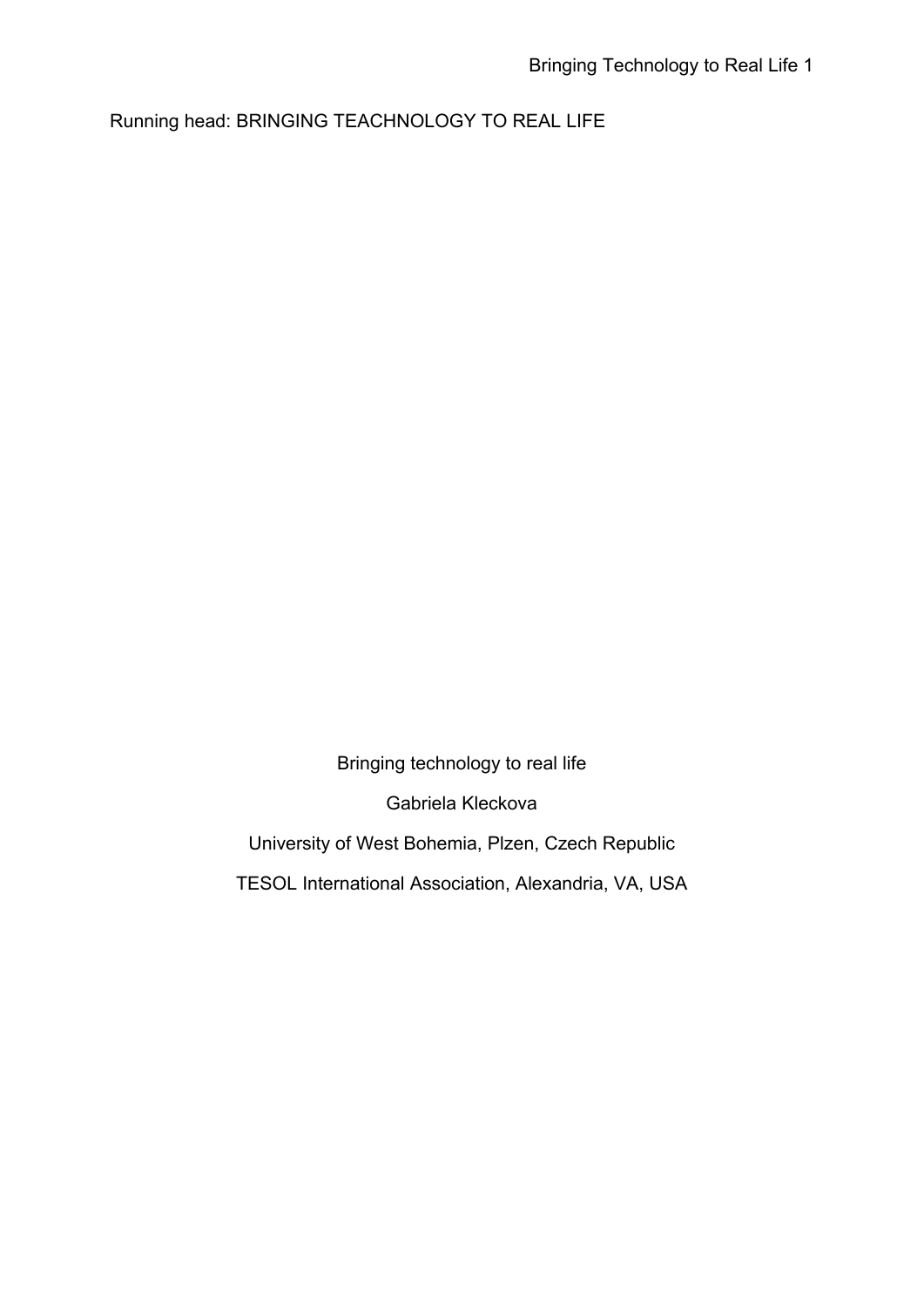Abstract:

Technology has its place in language teaching yet its effective integration remains to puzzle many. This article provides an overview of considerations for successful integration of technology and outlines criteria for designing effective language activities around technology.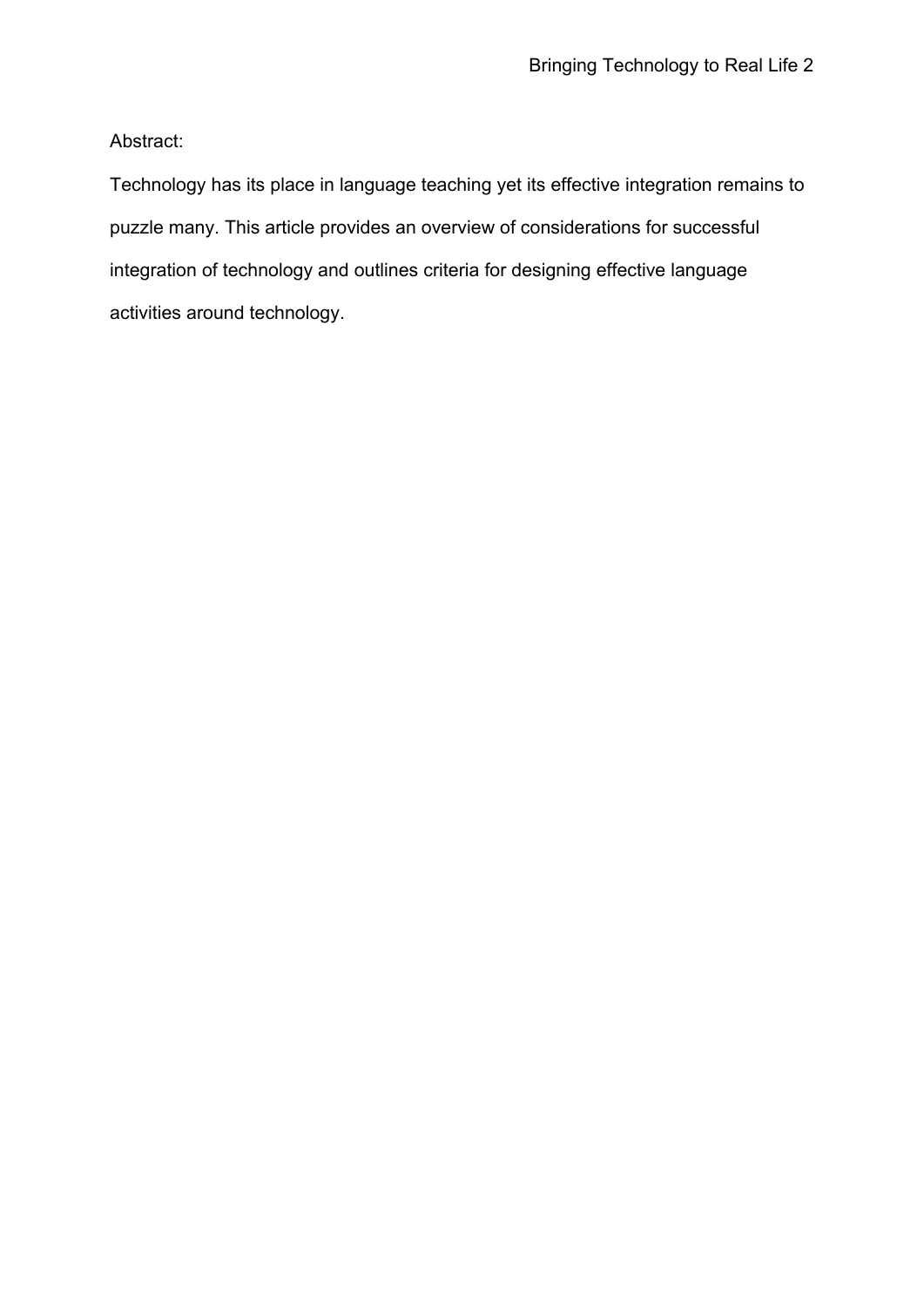## *Introduction*

We might be technophobes, technogeeks, or people between these two. Personally, I would not call myself a technogeek, but I have always been drawn to new technology. I am fascinated about the new possibilities it offers and its exciting potential for our common lives as well as education. But no matter how each of us, especially those of us who are educators, feels about technology, we have to accept that "technology is at the heart of education now" as Scrivener (2011, p.335) writes. In fact, the number of acronyms used when referring to the use of technology in language teaching (such as CALL, CELL, TELL, MALL etc.) suggests that technology and language teaching have become strongly intertwined. Because of this undeniable reality and push for integration of technology in classes among educators, technology can sometimes be used just for the sake of being used without teachers having a clear purpose for its integration – a purpose driven by their teaching goals. Consequently, the potential of technology for language teaching may not be fully explored and its benefits for language teaching and learning stay hidden to teachers and learners. In this article, I address this challenge and examine conditions to be met to integrate technology effectively and efficiently into our language instruction to actually enhance language learning.

# *Possibilities and realities*

The list of key technologies and tools for educational purposes is rather extensive. It includes items ranging from software such as offline and online applications, multimedia resources, video and computer games to hardware such as computers, netbooks, tablets, interactive whiteboards (IWBs), mobile and smart phones,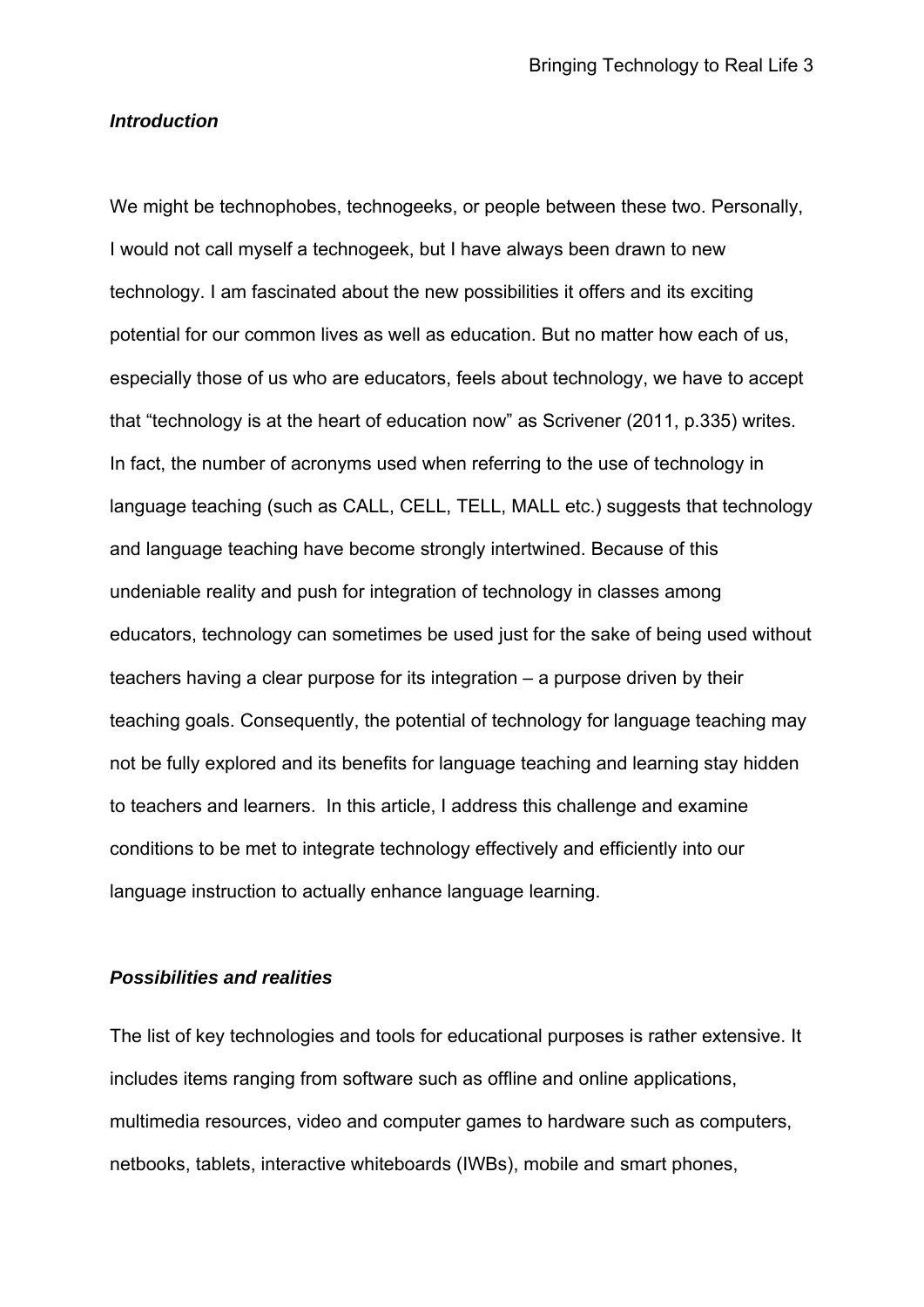handheld game stations, mp4 players, and e-readers. The possibilities of these resources are numerous and almost unlimited. However, it cannot be denied that many teachers are caught at the crossroad of technology and language learning and do not know which direction to take to effectively integrate technology into their classes language classes. For example, the Czech national school inspection report for the academic year 2011-2012 (Česká školní inspekce, 2013) provides data on the rather sporadic use of technology in language classes in the Czech Republic. It was observed that in lower-secondary schools (11-15 year old students), 67.5% of the reviewed language lessons had no information and communication technologies (ICT) and 15.5% of the reviewed lessons included ICT for presentations of contents. In upper-secondary schools (15-19 year old students), 77% of the reviewed lessons had not ICT, with only 18% of the reviewed lessons including ICT for presentations of contents and 2% of the reviewed lessons including activities designed around ICT.

It is without any question that technology provides us with a wide range of learning and teaching tools. So theoretically, we should see language teachers teaching with, through, and around computer technologies and we should see language learners learning language with, through and around computer technologies, but the realities are different. Peachey (2012) in his article "Technology can sometimes be wasted on English language teaching" discusses this very same issue and states: "We are now 12 years into the new millennium and technology has become a prime element of almost all English language teaching (ELT) conferences and journals around the world. Yet, when we look for real improvements in student performance and effective use of technology by teachers, I think that the results are pretty disappointing."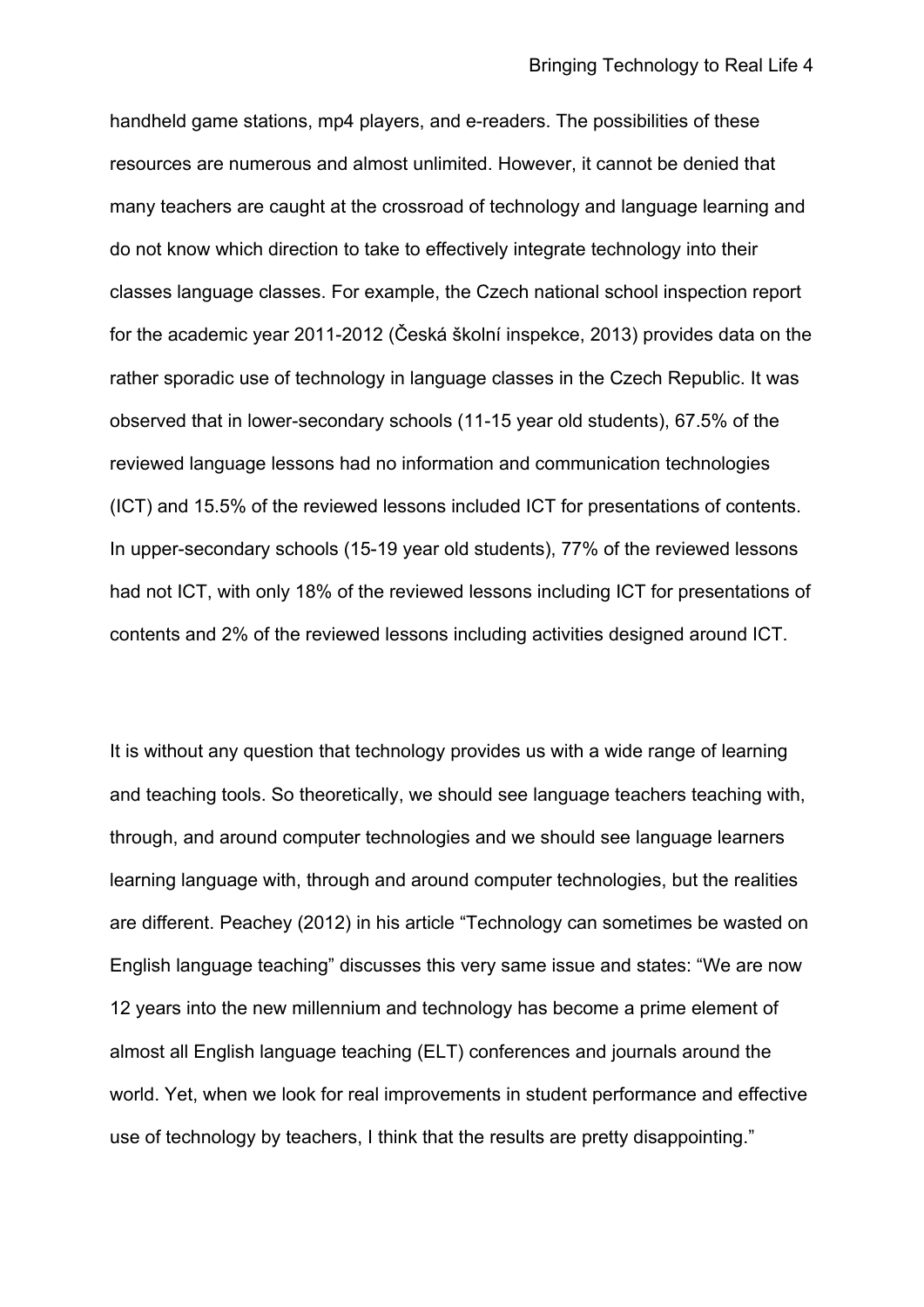In many ways, this reality bears some similarities with the time when video materials became available for language teaching. It seems that video pretty much struggled to be effectively integrated with already available resources and coursebooks. Many strived to exploit video materials to support students' language learning and turned to using video to "spark" their lessons and motivate students without pursuing the teaching potential it can bring to language learning. It is very possible that in some contexts, it is still the reality and language teachers fail to fully benefit from this tool. We find comparable behavior with technology. In any case, the fact is that any new tool that becomes available to educators becomes a technical and pedagogical challenge and requires us to transform our teaching practices.

### *Pedagogy*

When technology becomes a classroom tool it has to be justified and guided by principles of effective language pedagogy just like any other tool or resource in language instruction. Specifically, Brett & Gonzales-Lloret (2011) argue that "the use of technology should be approached in much the same way as any other technique or tool, i.e. for its effectiveness for language learning"(p.353) and further add that "the use that we make of [computers] must invariably be related to the language classroom syllabus, the methodological and pedagogical principles adopted, and student needs" (p.366). Similarly, Scrivener (2011) talks about aim-driven use of technology and the need to carefully consider how we use it in order to improve teaching and learning (p.335).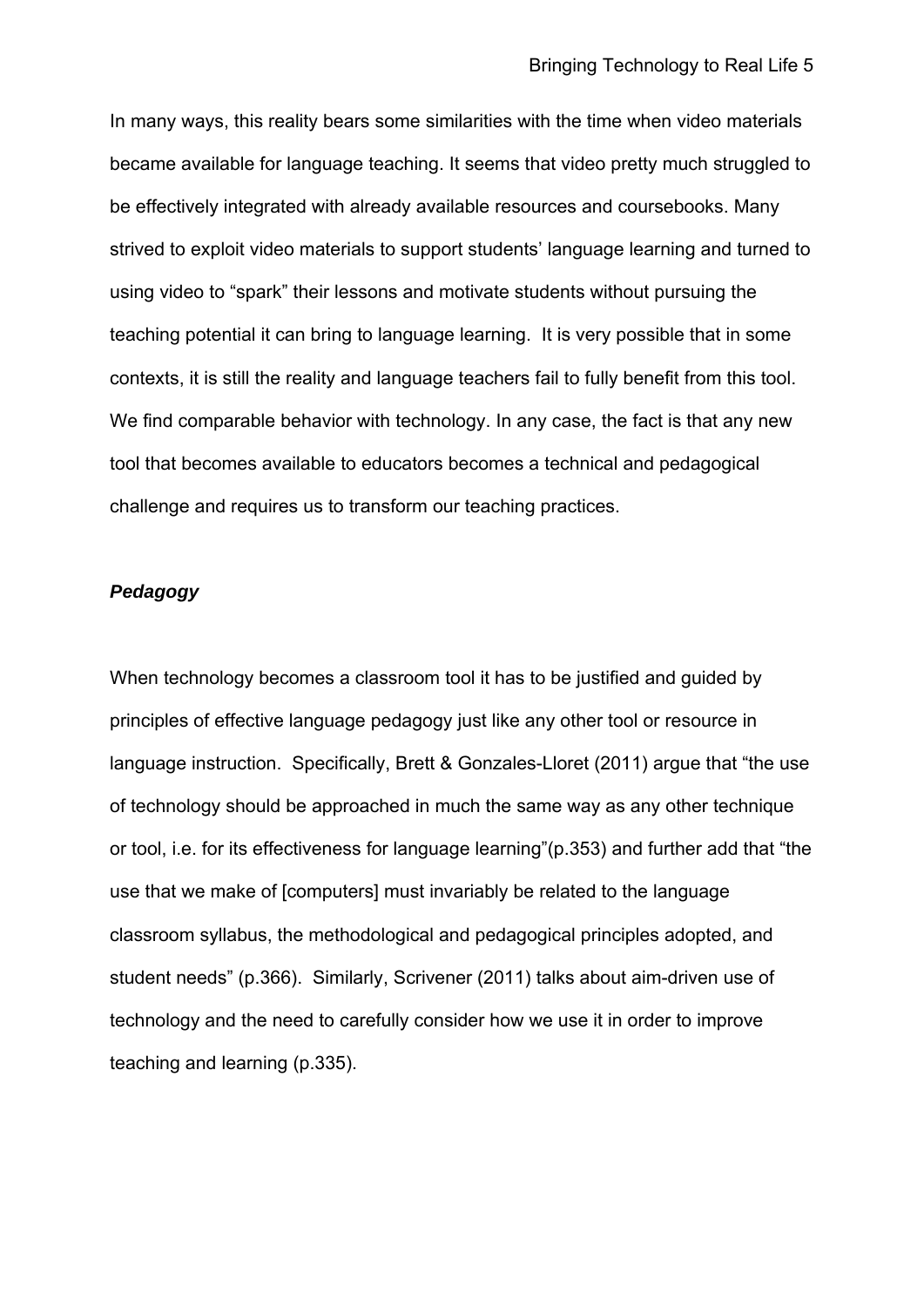Literature on CALL often refers to the list of eight optimal conditions for language learning compiled by Egbert, Chao & Hanson-Smith (1999) and based on research in second language acquisition, English language learning, and learning in general. The authors suggest that these general conditions guide teachers in their integration of technology in language instruction. Thus when we design tasks with, around, and through technology, we should make sure that learners:

- 1. interact and negotiate meeting;
- 2. interact in English with engaged peers/audience;
- 3. perform authentic tasks;
- 4. are exposed to English and produce varied and creative language;
- 5. have sufficient time to complete tasks and receive appropriate feedback;
- 6. understand the purpose of the task and know how to do it;
- 7. work in non-threatening atmosphere;
- 8. are autonomous. (pp. 3-7)

The conditions provide one possible set of guidelines for examining our intent to integrate technology to enhance language learning. In other words, we can ask ourselves whether the technology tool and related task/s will meet these conditions when implemented and thus lead to language acquisition.

Another set of guidelines is offered by Egbert (2005). Egbert, based on her review of literature on technology in education, synthesizes five basic guidelines for using technology successfully in language classes. First, she states that technology has to support our teaching goals. We should not use it because it is convenient or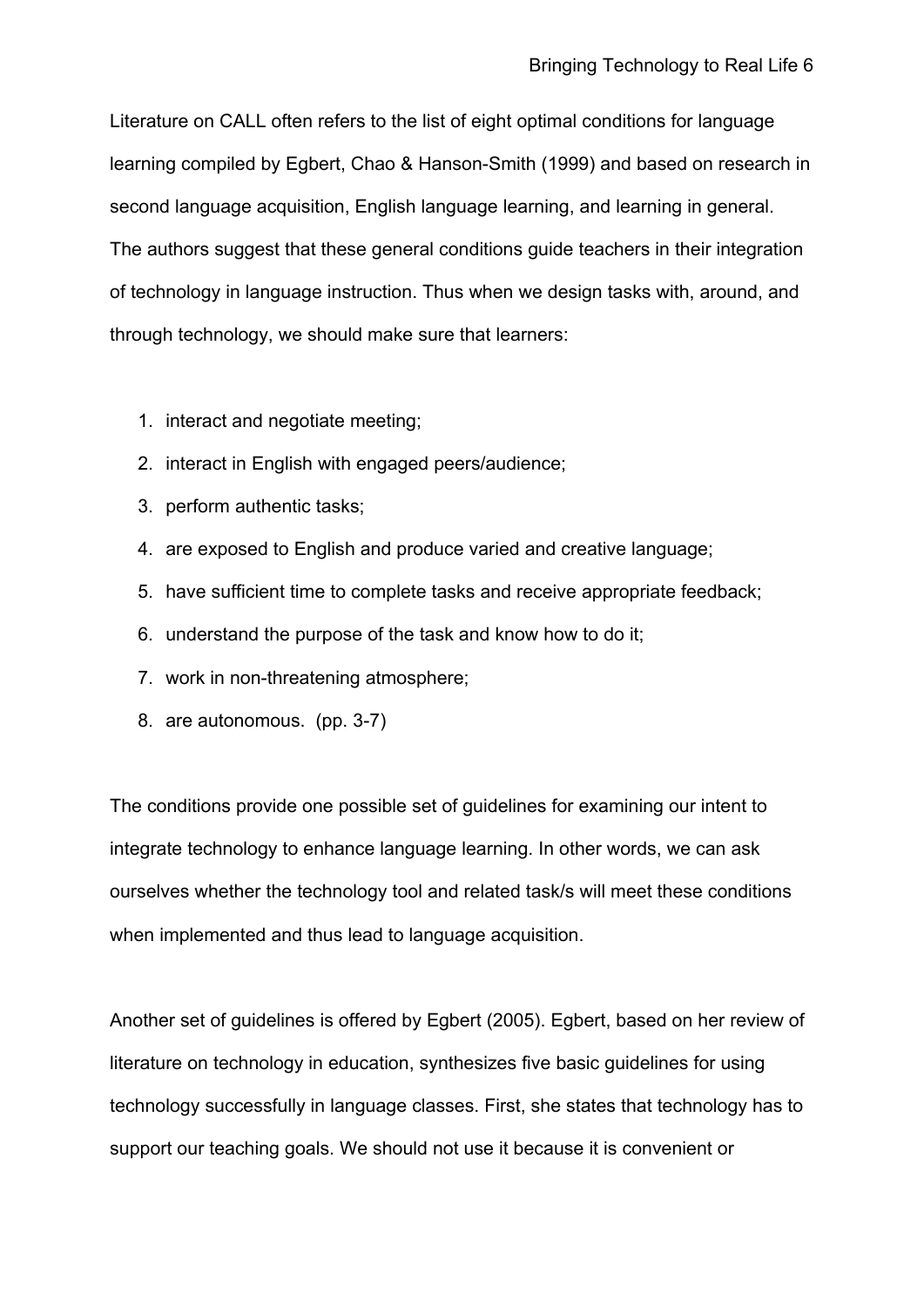available, but our use should be determined by our teaching goals. Second, technology has to allow a variety and choice so differences among students and their unique needs are addressed. Third, we should not give technology more credit than it really deserves. We should not think that technology is a teacher when it is only a tool. Fourth, technology should be used effectively, which means that it should allow learners to learn English better and faster than they would learn English without it and with the resources they normally have available. Fifth, technology should be used efficiently. In other words, it should allow teachers and learners to meet their goals with less time and work. It should be a time and energy saver. Egbert concludes her overview by stating that "how these guidelines play out, however, will differ according to not only the course's content, but also to other contextual features such as grade level, student proficiency level, and curricular goals"(p. 366).

Yet another way to examine our use of technology is through Ur's (2012) principles of activity design that results in good learning: validity, quantity, success-orientation, heterogeneity, and interest (pp. 43-45). She calls an activity a valid one when it actually allows learners to engage in the development of language knowledge or skills that are meant to be practiced. For example, learners do not spend time searching for a reading text online when the teaching goal is to develop reading skills. The principle of quantity is followed when the activity allows learners to engage with as much English as possible. It maximizes everybody's participation. For instance, IWBs are a very good tool. However, if only one or two students are engaged in an activity with it and the others passively observe them, then its use decreases possible class time during which students could engage with English. An activity that challenges learners but also allows them to succeed meets the success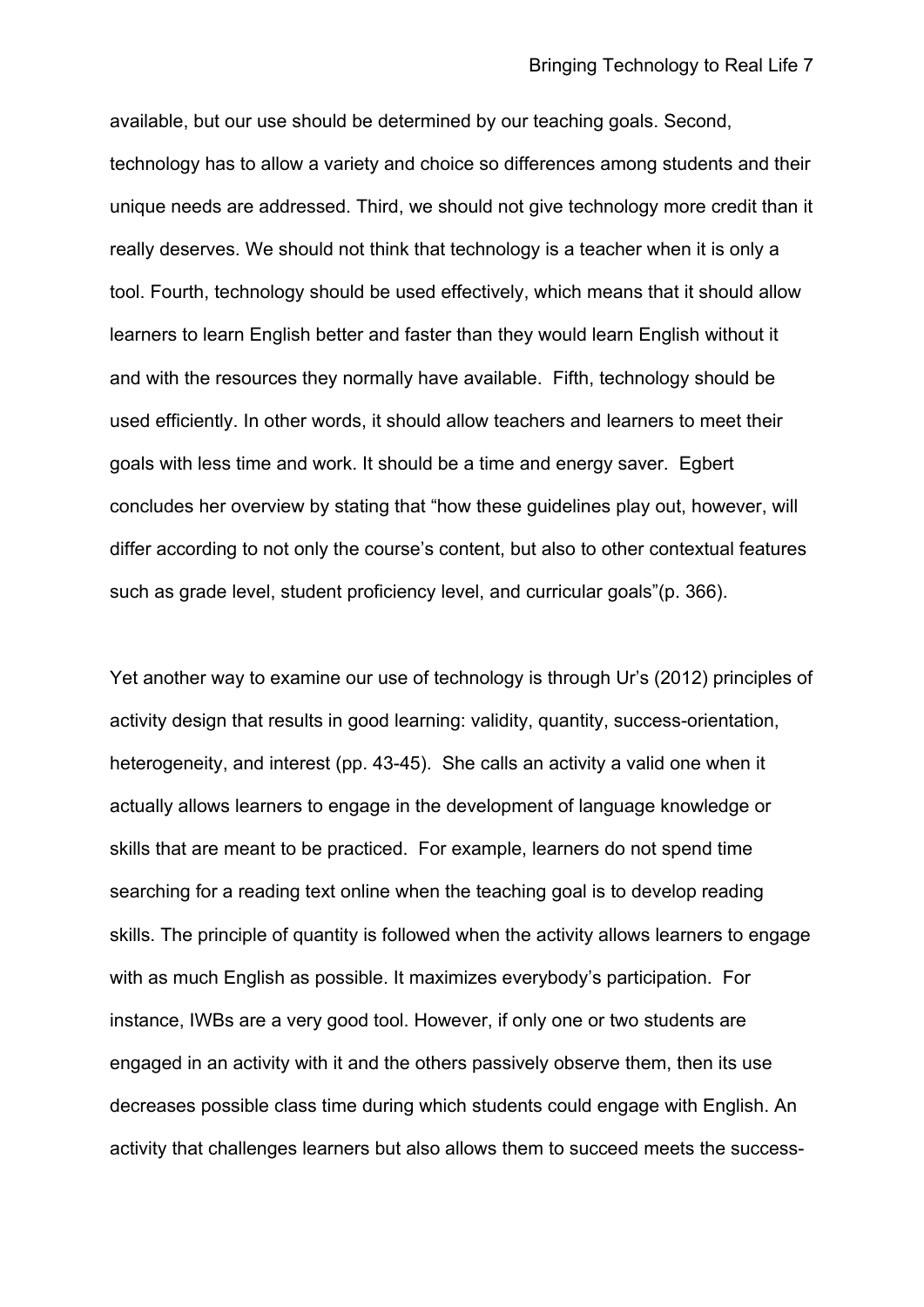orientation principle. The principle of heterogeneity is carried out in an activity that allows learners of different levels to get engaged. In such an activity, weaker learners receive support whereas the stronger learners experience the right level of challenge. Last, for an activity to result in learning, the activity should drive learners' interest. They are simply interested in performing the task.

Enlisting possible frameworks of effective pedagogy and language pedagogy could continue; however, at this point, I believe the above described three sets of considerations/principles combined provide a rather firm base for guiding us in our initial decision making process about technology tools. Let's walk now through one activity with two different sets of tools – traditional and online - and see which one offers more to our language classes.

## *Activity*

Creating acrostic poems is a common writing activity in language classes. Learners write simple or more advanced poems around a specific topic word. The actual poem uses the letters of this topic word to begin individual lines of the poem. Then each of these lines then somehow describes the topic word. Here is an example of a poem about the Spanish city of Sevilla:

**SEVILLA** 

**S**outhern Spain **E**at well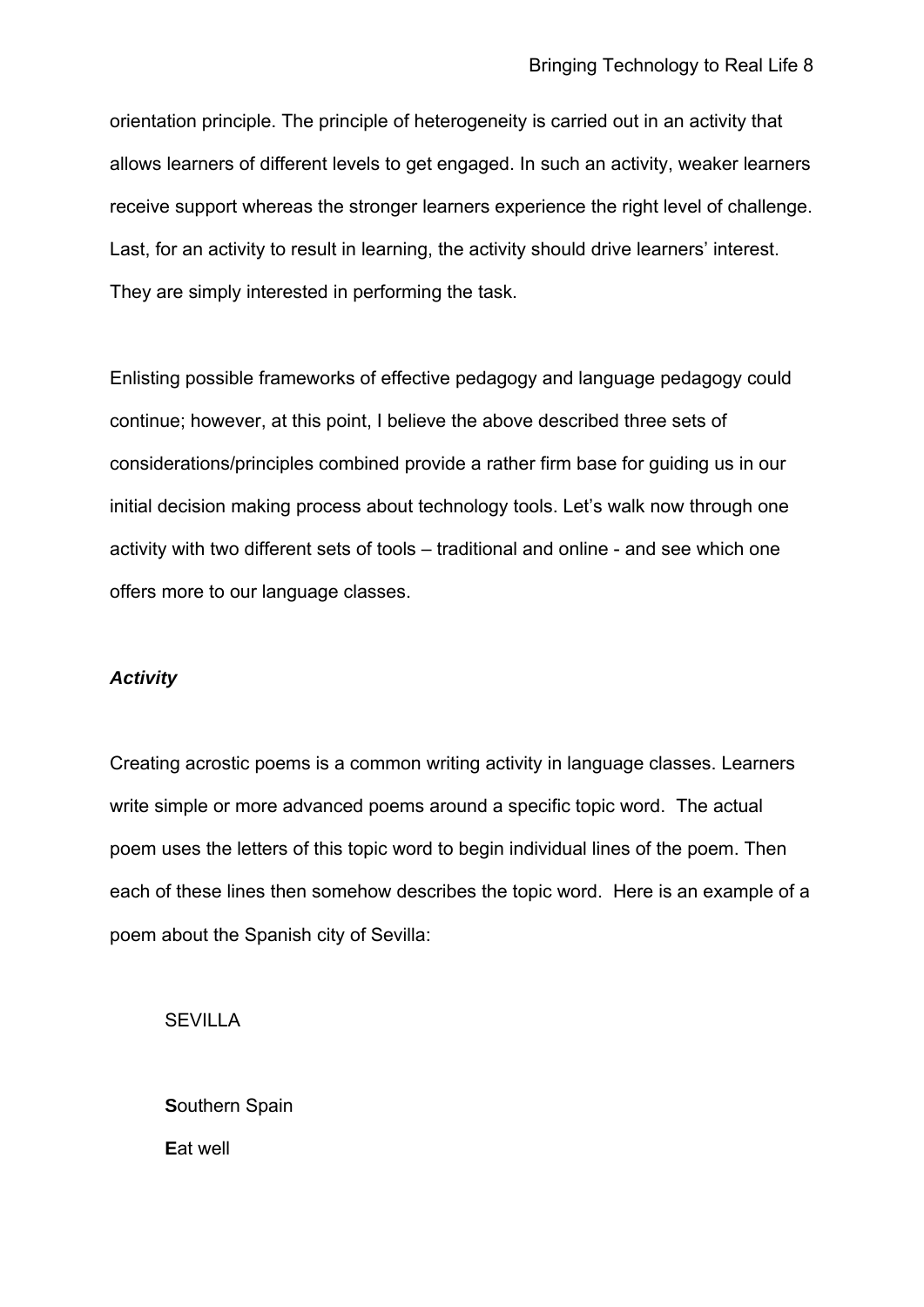**V**isit advised **I**mpressive sights **L**ively **L**ovely **A**rabic influences

Traditionally, this activity is done with pen and paper. Learners look at examples of acrostic poems and discuss and define its features. Then they are either given a topic word or identify a topic word of their own choice. After that, they are encouraged to think of a word, phrase, or sentence beginning with the individual letters of the topic word. They are told that they should think of expressions that relate to, describe, or show their knowledge of or attitude towards the topic word and write these until all the letters of the topic word have an expression. The final product may look like *Figure 1*. Ultimately, learners can share their poems in groups, post their poems around the classroom and do a poem gallery walk and so forth (Holmes & Moulton, 2001).



*Figure 1*. Handwritten poem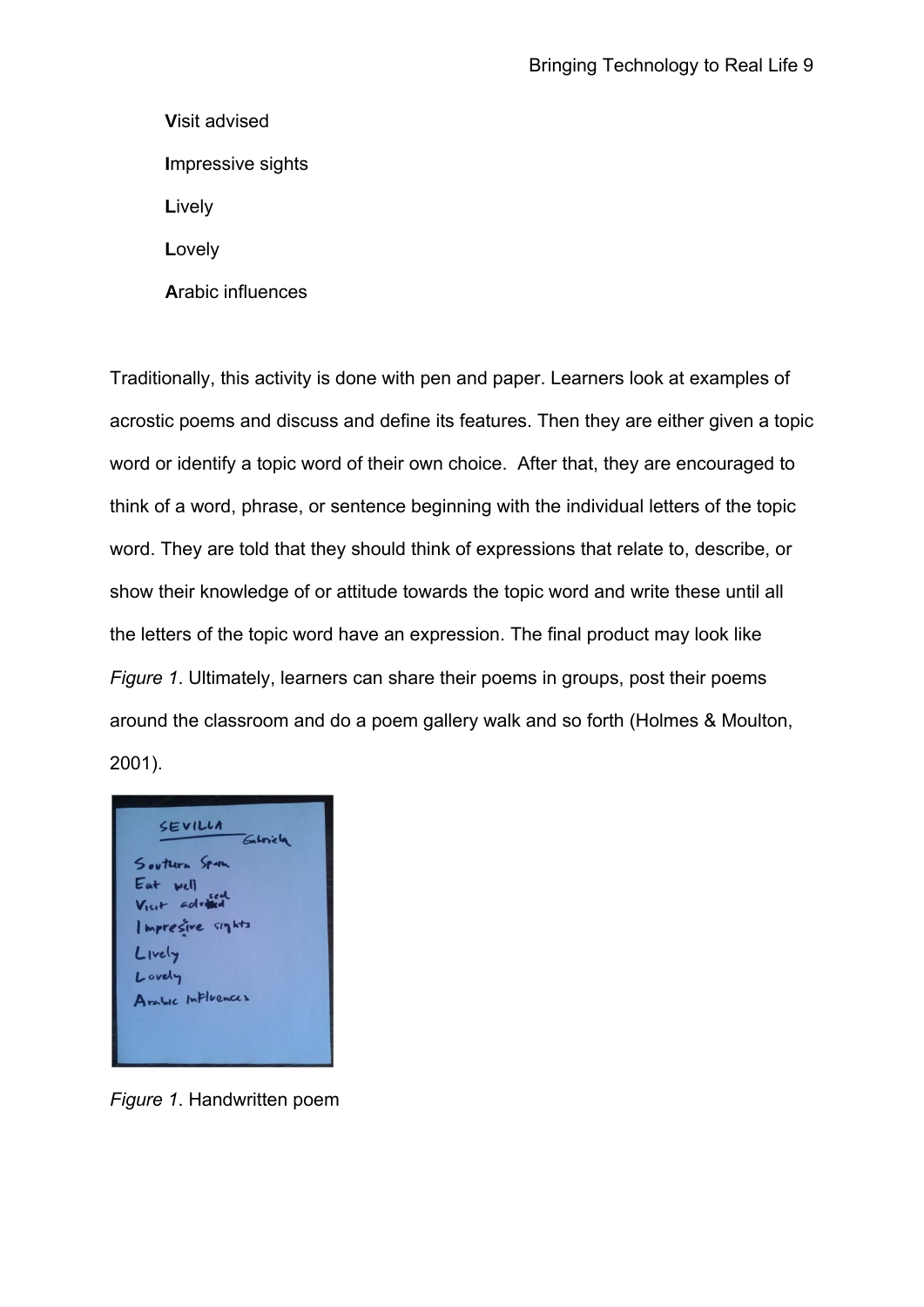The same activity can be done with the use of modern technology. The ReadWriteThink.org  $1$  website offers an online interactive tool that can be used for writing acrostic poems. The process of doing the writing activity is similar to the pen and paper one; however, instead of a teacher, the tool guides learners step by step through the writing process (ReadWriteThink, 2010).

First, learners discover what an acrostic poem is and see an example of a short poem (*Figure 2 & 3*). Second, they enter their name and their topic word (*Figure 4*). Third, they brainstorm words associated with the topic word. They are advised to put down any word related to the topic but also words that start with the letters of the topic word (*Figure 5*). After this preparation, they start writing their poem. A prompt reminds them again that their poem should be about the topic word and that they should refer to their brainstormed list of words as they write the poem (*Figure 6*). If they cannot think of a word, they can click on the letter of their topic word and are provided with some general hint words (*Figure 7*). Once they complete their poem, they can review their product. Then they can print it, email it to someone, or save it (*Figure 8*). They can also save their work throughout the writing process. Similarly to the previous version of the activity, learners can share their poems in groups, post their poems around the classroom and do a poem gallery walk and so forth.

 $<sup>1</sup>$  ReadWriteThink.org is a nonprofit website maintained by the International Reading Association and the</sup> National Council of Teachers of English, with support from the Verizon Foundation.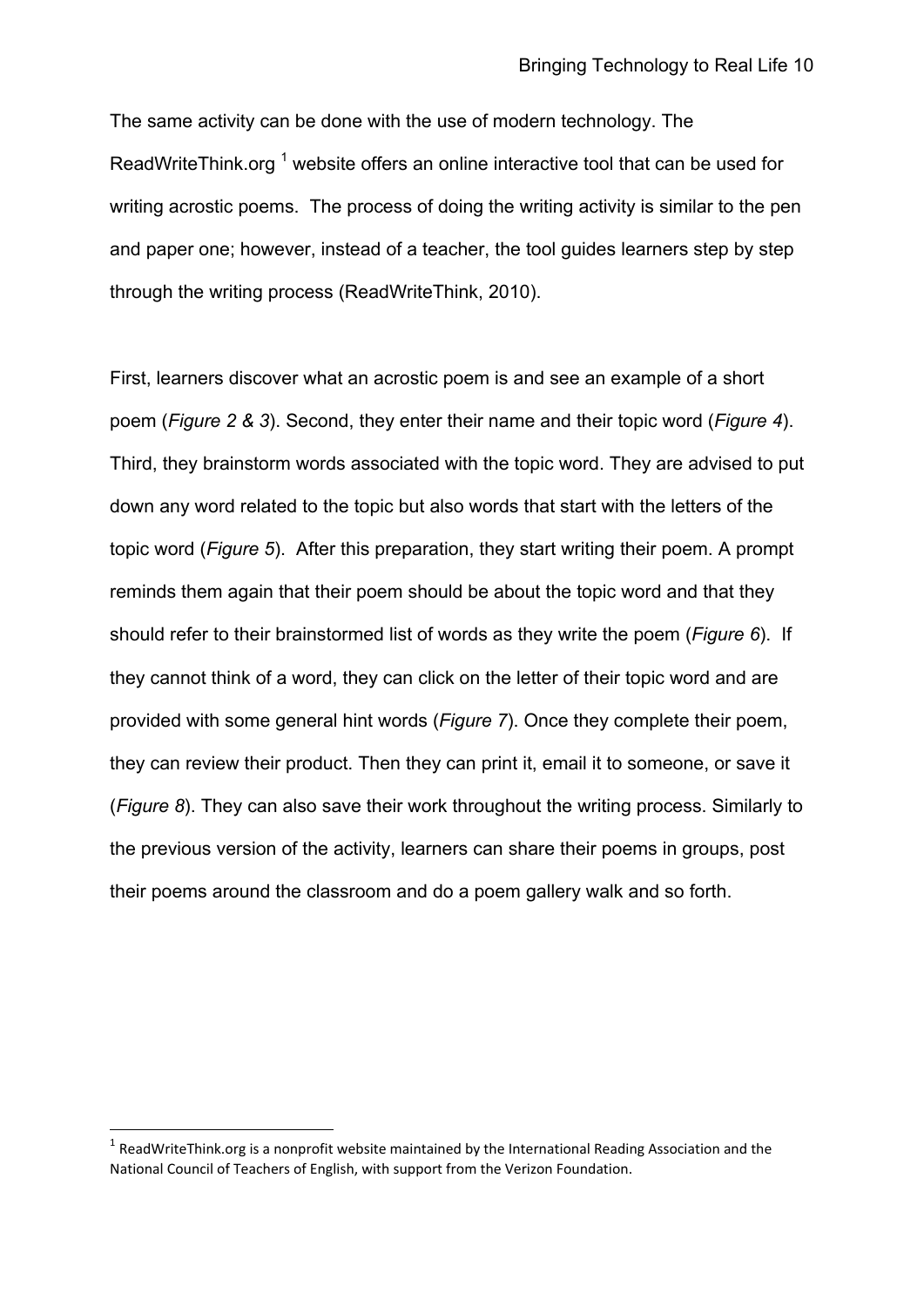



*Figure 2.* Introductory page *Figure 3*. Explanation



*Figure 4*. Information about the poem *Figure 5*. Brainstorming expressions



*Figure 6*. Composing process *Figure 7*. Hint words

|                | <b>Brainstorming</b><br>Brainstorm a list of words or phrases that describe or remind you of your<br>topic word. Some of them may start with the letters in your topic word. |
|----------------|------------------------------------------------------------------------------------------------------------------------------------------------------------------------------|
| <b>Sevilla</b> |                                                                                                                                                                              |
| sun            | tapas                                                                                                                                                                        |
| people         | lovely                                                                                                                                                                       |
| sights         |                                                                                                                                                                              |
| culture        |                                                                                                                                                                              |
|                |                                                                                                                                                                              |
|                |                                                                                                                                                                              |

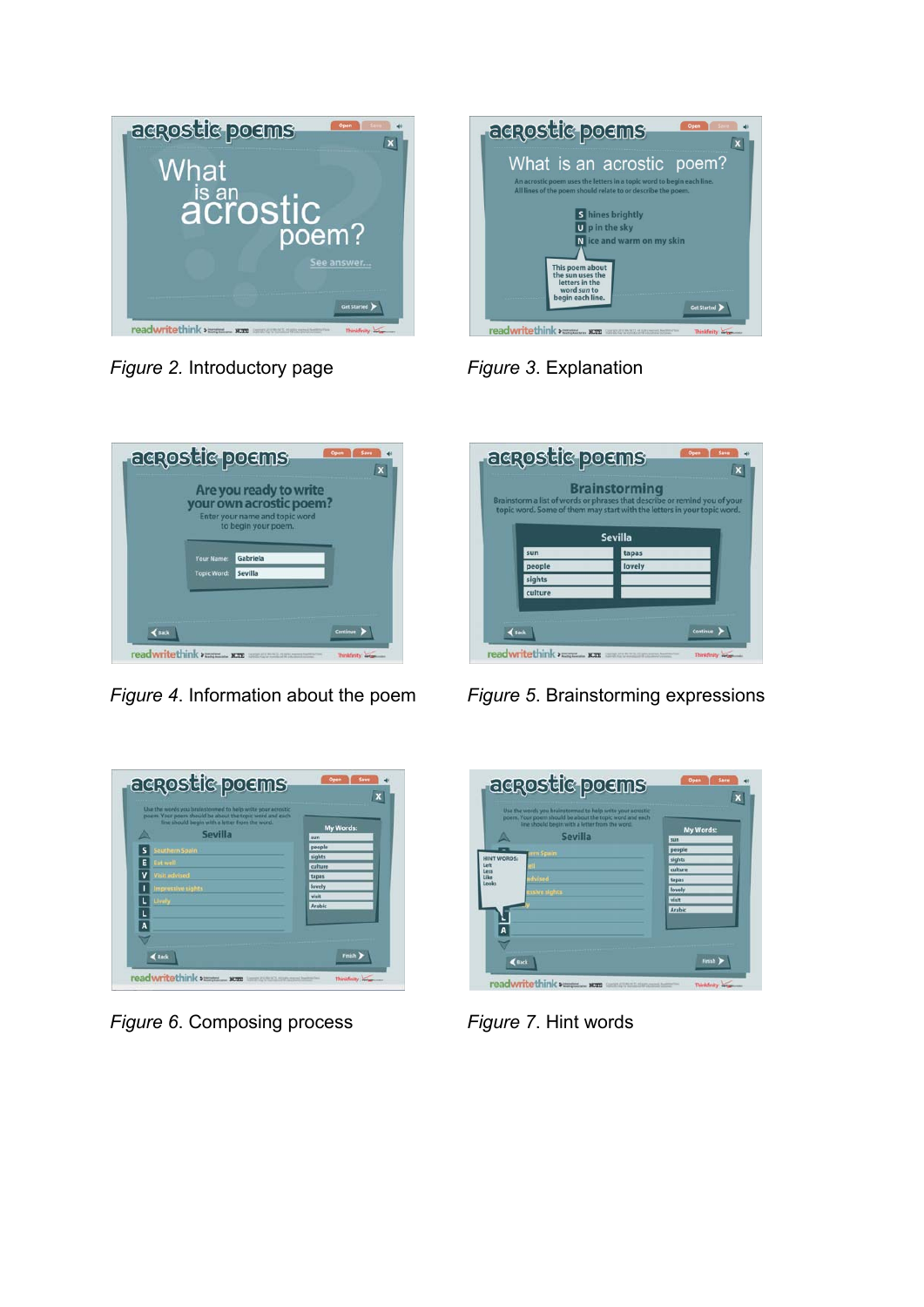

*Figure 8*. Final product

If we had equal access to pen and paper, and computers, which one of the two possible versions of the activities would be the right one for language teaching at the technologically advanced times? Should we use the traditional technology of pen and paper to do an acrostic poem or should we use the modern technology - an online tool to do it? Does it really matter which one we actually use? We might be leaning towards the online tool because it looks cooler and different and because we understand that technology in teaching increases motivation. But in my opinion, there is no straightforward answer to these questions as we can identify some advantages and disadvantages in each version of the activity. The time demands of the activity, the steps of the activity, the skills being practiced, the amount of scaffolding for the learners, the look of the final product, the role of the teacher, the role of the learner – they all vary.

So how do we decide then? Answering this question takes us back to the principles of effective practices outlined above. We cannot decide on pen and paper or online tool unless we scrutinize our teaching scenario. We need to examine closely our specific teaching situation and our teaching goal/s and decide which version of the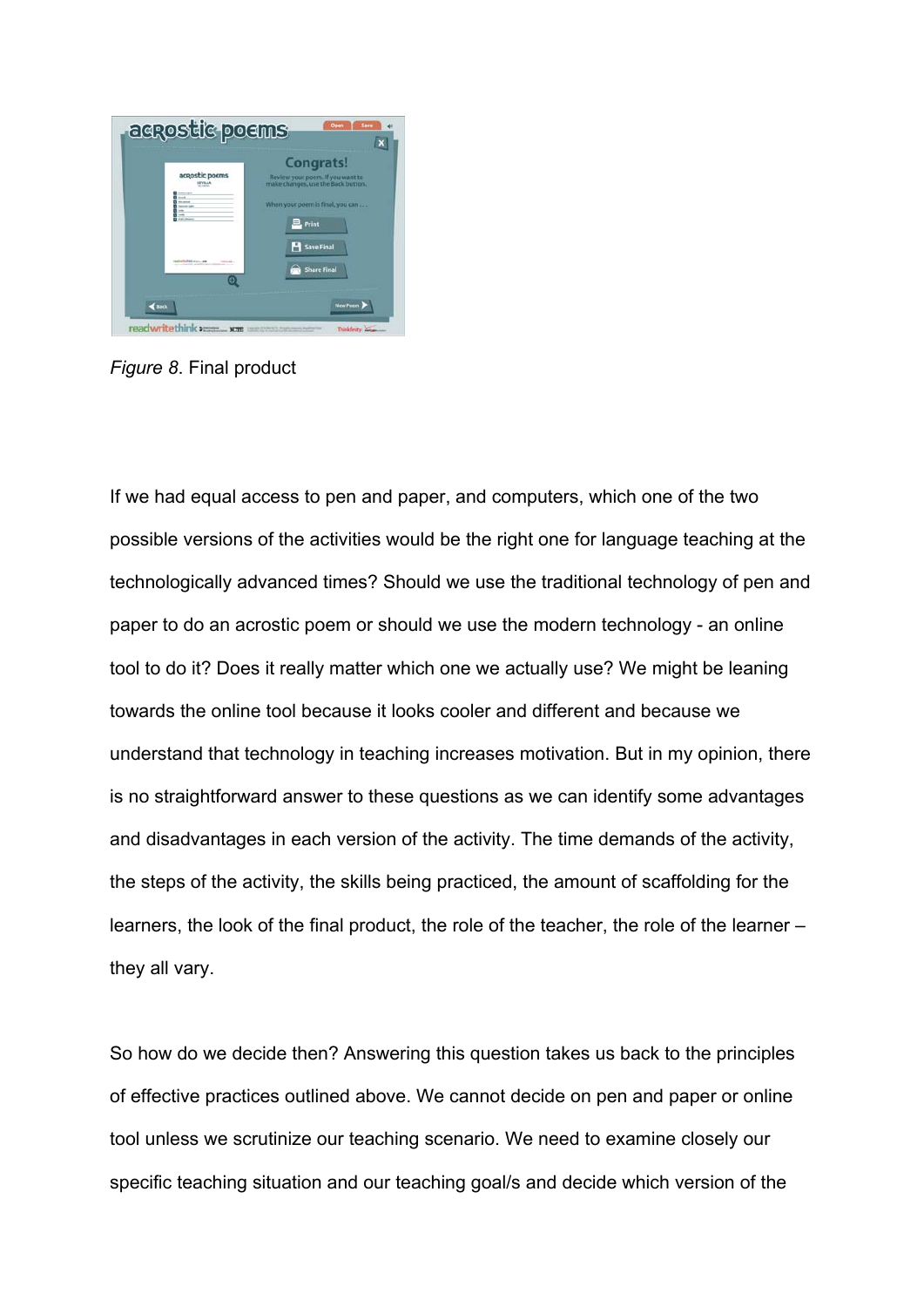activity better fits our particular teaching context. To improve our language teaching and students' learning, we need to justify our choice with reference to principles of effective language pedagogy. Here I offer some guiding questions we can ask ourselves when we intend to exploit technology in our classes in order to support language learning:

- 1. What are my teaching goals?
- 2. What are the best resources to meet these teaching goals?
- 3. Will the use of technology make learning English better or faster than the use of other tools?
- 4. Will the use of technology allow less time and work for teachers and learners?
- 5. Considering the various constraints, will the activity have a learning value?

I suggest that we don't use modern technology simply because it is "hype and in." I suggest that we carefully examine our motives and rationale for using modern technology with language learners. I suggest that we ask ourselves the five questions given above. We may, to our surprise, learn that our answers are not in favor of technology. Consequently, we can use tools that we have always used and focus on using them successfully. We aren't required to face the challenge of a new tool whose learning value is not guaranteed. On the other hand, if our answers are in favor of technology, we should exploit the tool through careful planning procedures. We should sensibly design the activity/task with, through, or around the tool and identify specific language content, preparation for the task, steps of the task, instructions, organization, and feedback (Scrivener, 2011). We should basically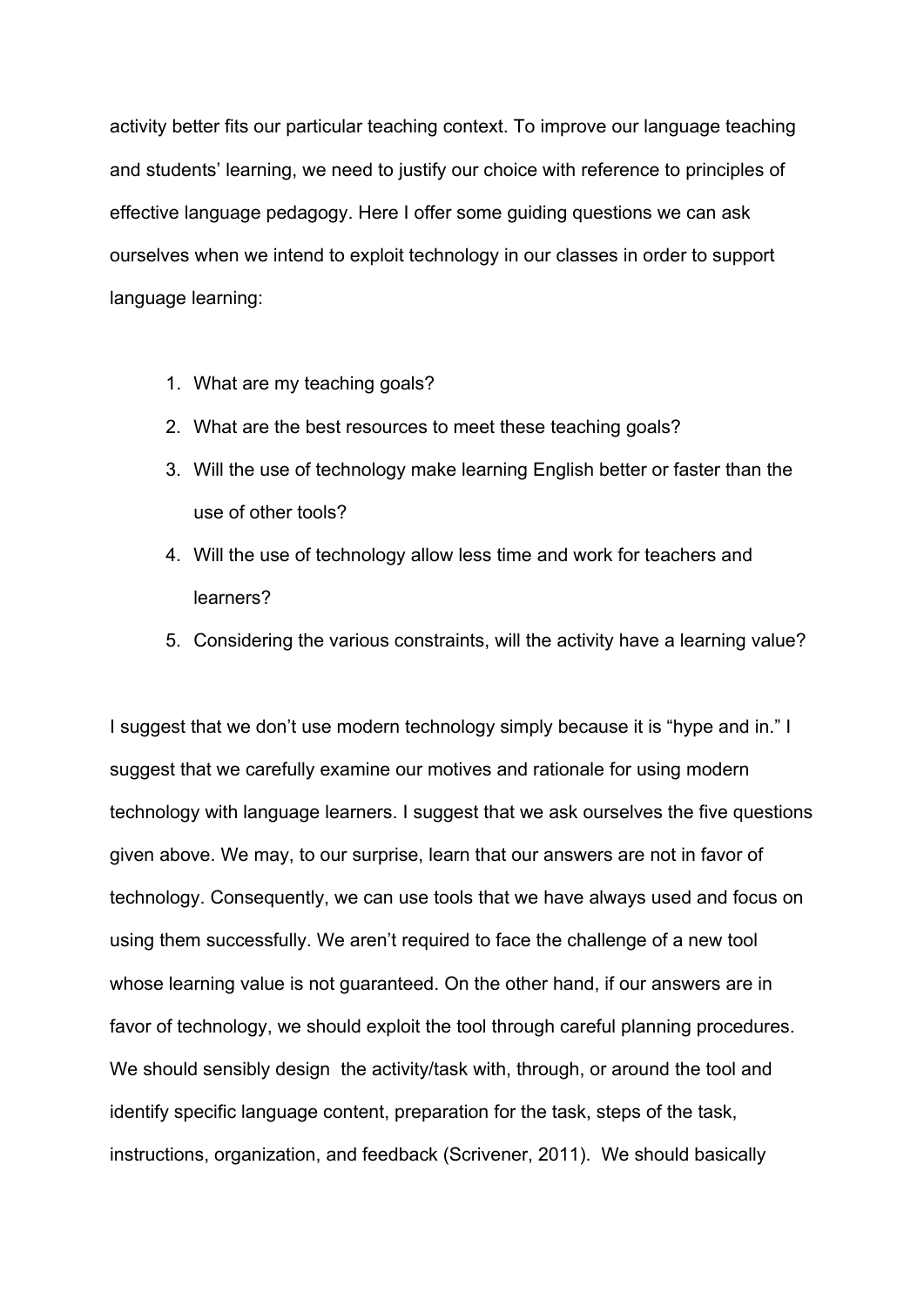follow the same planning framework we are familiar with from planning our language instruction and do our best to exploit the potential of the tool.

## *Conclusion*

To conclude the discussion on how to integrate technology effectively and efficiently into our language instruction, I would like to refer back to Brett & Gonzales (2011) who state, "There is no doubt that technology can help enhance the quality of input, and the authenticity of resources, provide relevant and useful feedback, connect students with remote audiences, and train them in the use of technological advances that are fundamental skills in everyday life. Technology is, however, no more and no less that the use practitioners and learners make of it" (p. 351).

Simply said, technology is just another classroom tool whose teaching potential is closely tied to what we do with it. If we understand and implement effective language teaching pedagogy in our non-technology classes, we should not be afraid of adding another tool to our list of resources. I am not saying that it does not take time to get familiar and comfortable with a new technology tool and learn to use it well, but I strongly believe that being skilled in effective language teaching principles and practices is more crucial for exploiting technology tools than the actual technical skills associated with the tool.

Although we may sometimes get the impression that technology has supernatural powers, it does not. It is a tool like any other tool we already use, as Hockly (2011) argued in the ELT Journal/IATEFL Debate in Brighton in 2011: "Depending on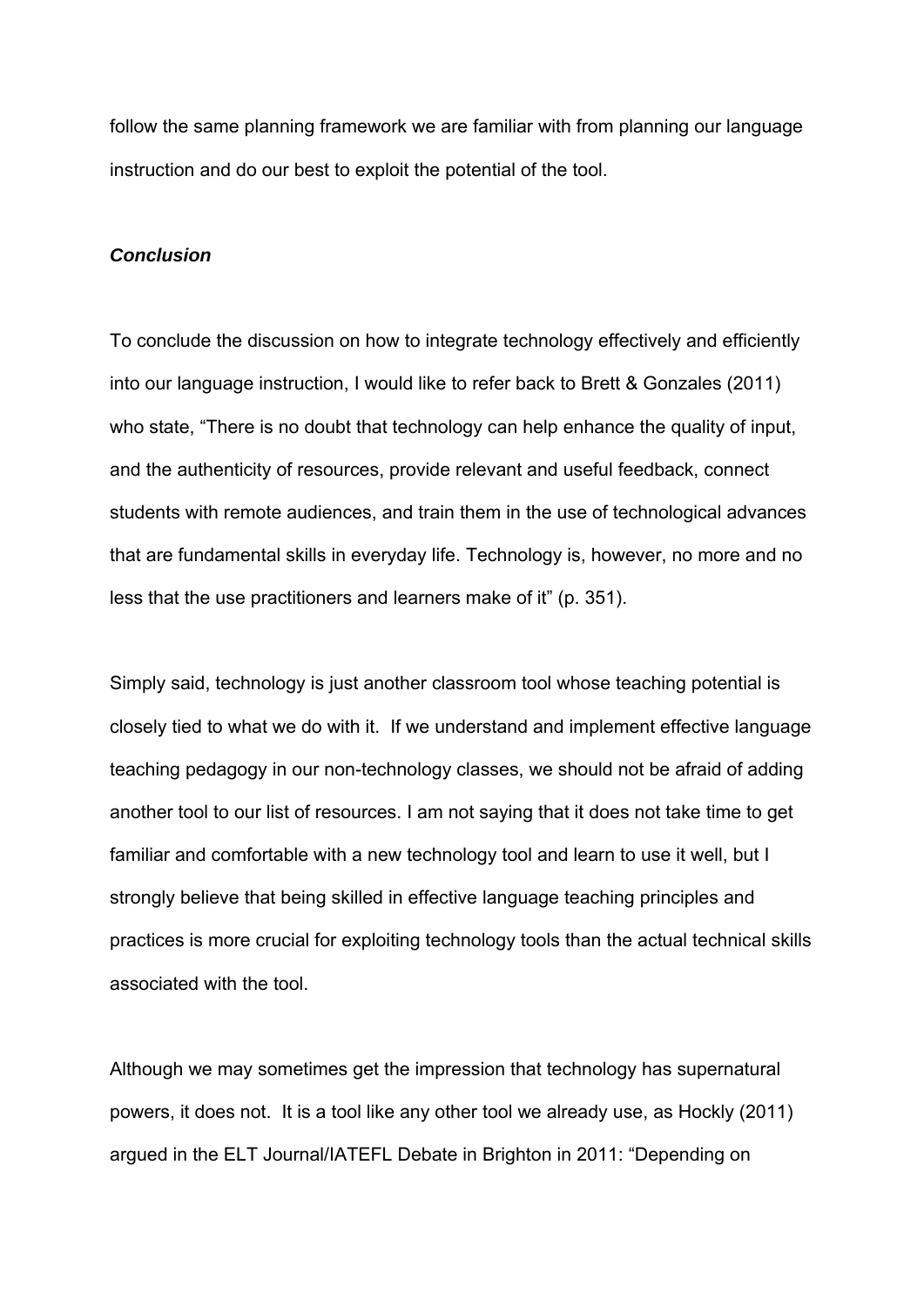context and how it's used, technology can be effective or not, just like any other teaching tool." We need to understand, according to Brett & Gonzales-Lloret (2011), that "computers are not a miracle tool to solve problems in curriculum development or to fill gaps in the pedagogic design of language classrooms" (p. 366). The success of technology in language teaching is predetermined by effective pedagogy. It is not that much about what we use, but how we use it. Only when effective language teaching methodology frames the use of technology, then technology can be brought to real life in our language classes.